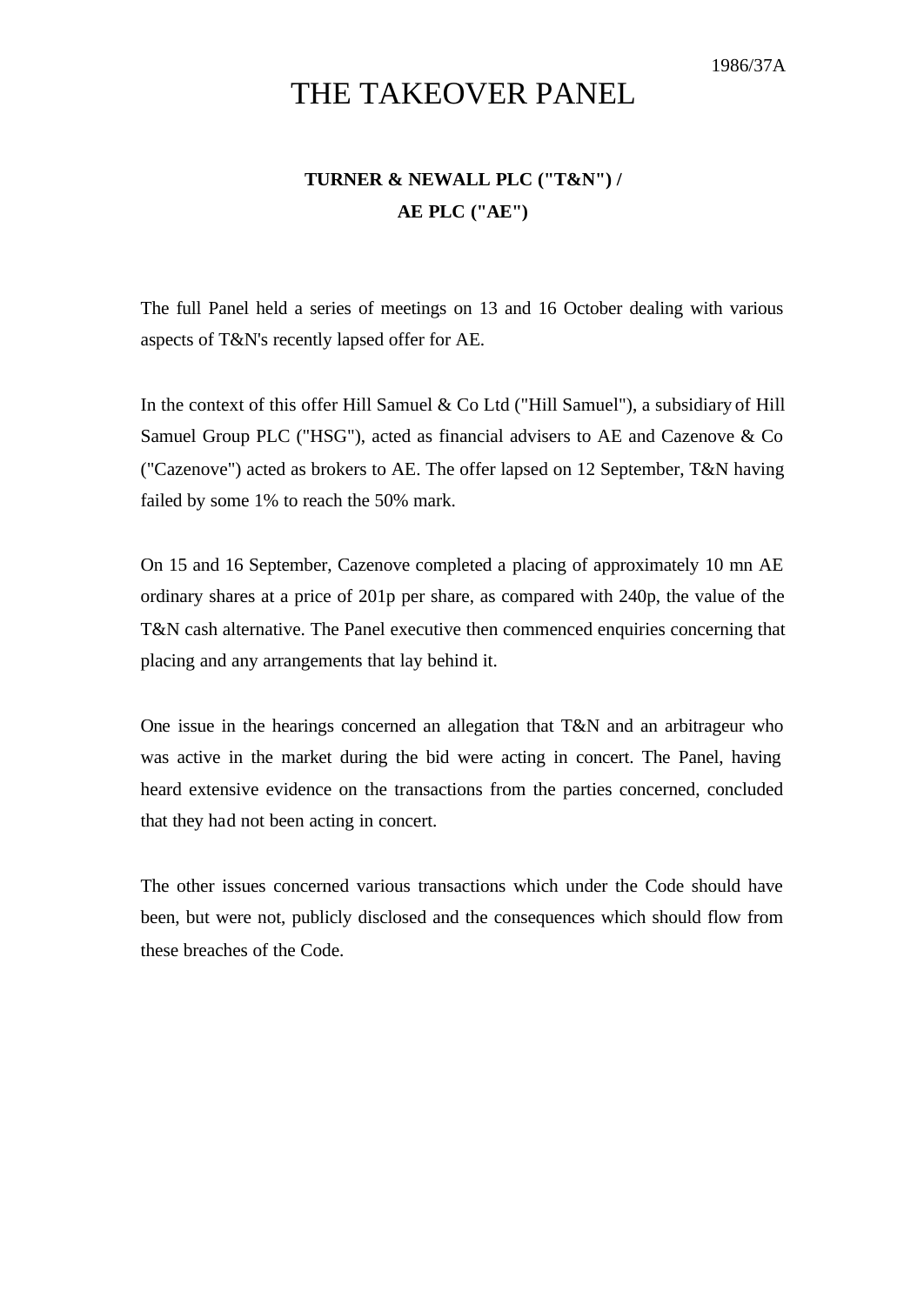The transactions were of two types. The first consisted of an arrangement entered into by HSG with Hill Samuel Investment Management Ltd ("HSIM"), another member of the Hill Samuel group, arising from an approach by HSIM regarding its perceived conflict of interest since AE is a pension fund client of HSIM. Under the arrangement HSIM agreed that it would neither assent shares held for a number of discretionary clients until the offer became unconditional as to acceptances nor sell these shares in the market and HSG undertook to make good on an eventual sale any shortfall between the price received and 240p, the amount of the T&N cash alternative. The shares covered by this arrangement amounted to some 2.3% of AE ordinary shares, some of which were included in the placing. It must be emphasised that such an arrangement was not in any way precluded by the provisions of the Code as they stand at present but the Panel executive, when it learned after the lapsing of the offer of the existence of this arrangement, ruled that the transactions concerned should have been disclosed under Rule 8.1. HSG appealed against this ruling. The full Panel concluded that the transaction undoubtedly constituted a "dealing" falling within the provisions of Rule 8.1 which require disclosure of any dealings by the offeree company and its associates. The Rule generally refers to purchases and sales, since these constitute the great bulk of the transactions which fall to be disclosed under this Rule, and the transaction in question was clearly not either a purchase or a sale. But Notes to the Rule make it clear that the Rule bears on a wider range of transactions than simply purchases and sales and expressly refer to option transactions; and the Panel noted that the effect of the transaction in question was scarcely to be distinguished from a put option so far as HSIM and its discretionary clients were concerned. The arrangement was not made known to AE. The Panel was informed that HSG addressed their minds to the question of whether disclosure was required and concluded that it was not. The Panel is at a loss to understand how, in the light of the provisions of this Rule, HSG came to that conclusion and deplores the fact that HSG did not test that conclusion by consulting the Panel executive as the Code urges that practitioners should do in any case of doubt.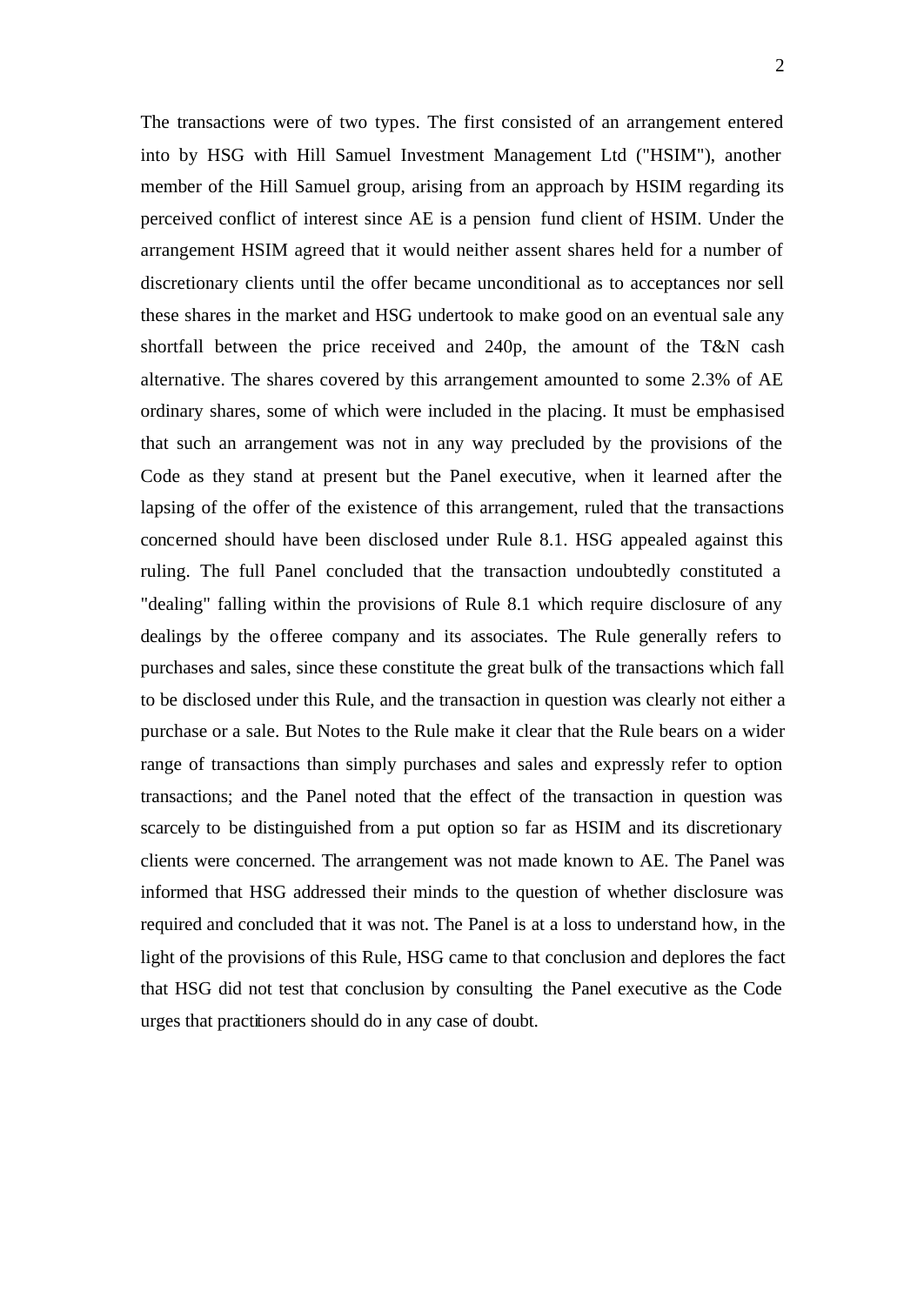The second type of transaction concerned two arrangements concluded between Hill Samuel and two clearing banks, of which Midland Bank was one, under which the banks concerned agreed to buy AE shares and Hill Samuel undertook to indemnify the banks within certain limits against any loss on the resale of their holdings. The number of shares purchased by Midland Bank under this arrangement amounted to only a fraction below 5% of AE ordinary shares and they were purchased at prices marginally in excess of the T&N cash alternative. All of these shares were included in the placing. The arrangements were not made known to AE until after they had been put in place and even then AE were not informed of their details. Here again it must be emphasised that the transactions were not precluded by any provision of the Code and that it was a question simply of disclosure obligations. Here again it is clear that minds were addressed to the question of disclosure, in this instance by a number of parties. Here again the Panel is at a loss to understand how it could have been concluded that there was not a requirement to disclose given the breadth of the definition of an "Associate" in the Code and given, as in the case of the HSIM arrangement, the direct financial interest which the arrangement gave to a member of the Hill Samuel group. It is relevant that Midland Bank was a principal banker to AE and that it is made clear by the definitions in the Code that such a banker is not to be regarded as an associate (and so brought within the disclosure provisions) where the relationship involves no more than the provision of normal commercial banking services; but by no stretch of interpretation is this transaction to be described as falling within normal commercial banking services. The second clearing bank concerned concluded that the transaction should be disclosed and did disclose it. Midland Bank (which maintains it was unaware of the other bank's decision) having discussed the question with Hill Samuel and with its own legal advisers concluded that there was no disclosure obligation. Hill Samuel and Cazenove, who were aware of the other bank's conclusion, nevertheless held to the view that no disclosure was required.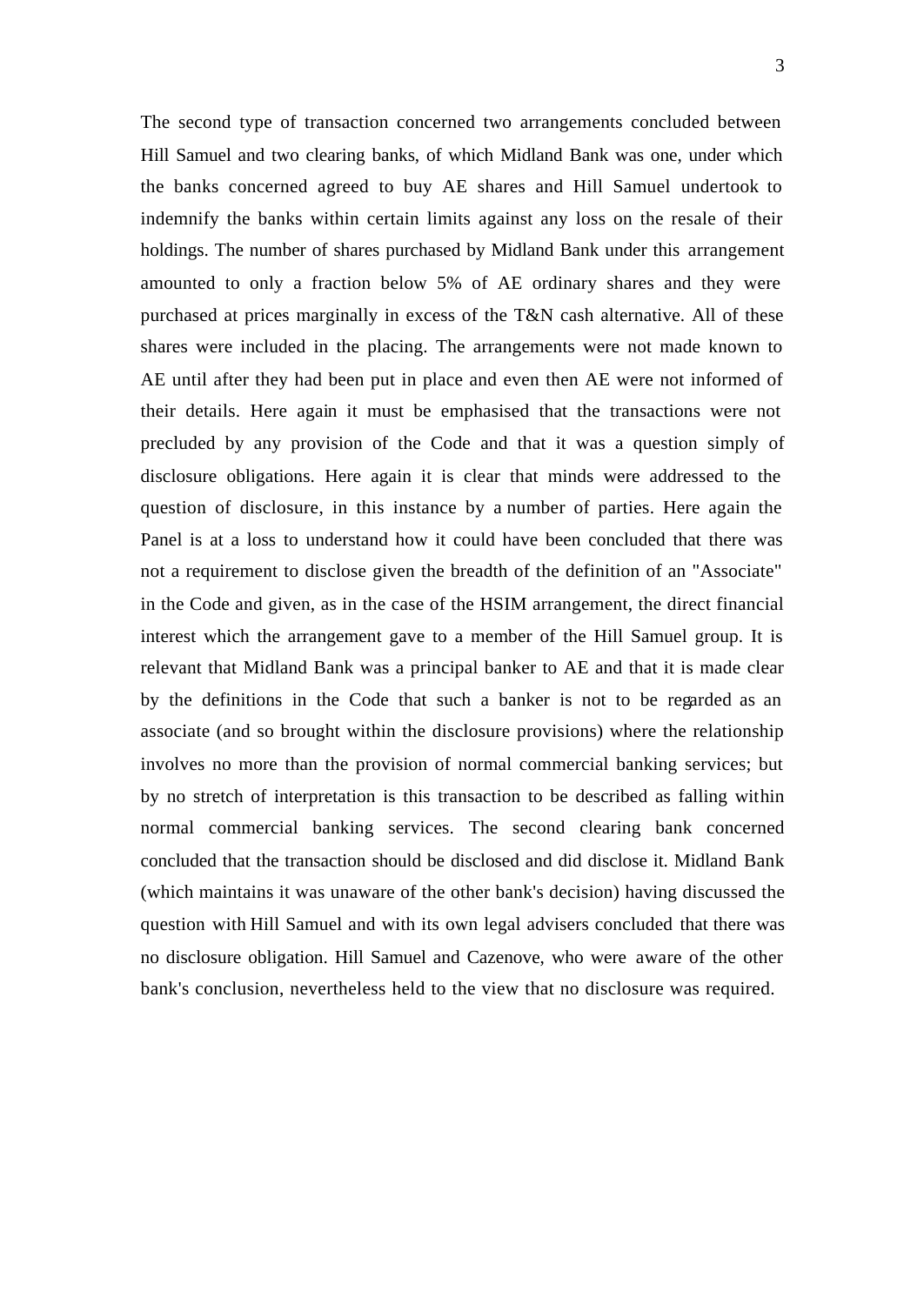Against this background the Panel must deplore the fact that neither Hill Samuel nor Cazenove nor Midland Bank consulted the executive.

The Panel judges that in this whole matter of disclosure the actions of members of the Hill Samuel group, on whom the primary duty of disclosure rested, are deserving of censure. The Panel also considers that the way in which the members of the Hill Samuel group dealt with what they perceived as a conflict of interest within HSIM was mistaken.

The Panel judges that, in relation to the purchases by Midland Bank, Cazenove and Midland Bank must both share in the blame for the breach of the obligations to disclose. The frequent involvement of Cazenove as professional advisers in bid situations makes their lapse the more surprising.

The Panel underlines, yet again, the importance of consulting the executive in any unusual circumstances. Given the emphasis laid by the Code on the importance of the spirit as well as the letter of the Code and on the Panel itself as the proper source of interpretations, the seeking of legal advice cannot be regarded as a substitute for consultation.

The Panel believes, in the light of the circumstances of this case, that Rule 8 should for the future, and with immediate effect, be interpreted to require that where there are any indemnification arrangements of any kind involving an Associate the existence of such an arrangement as well as details of the relevant dealings should be disclosed. A formal amendment to the Notes to the Rules to this effect will be published in due course.

As to the consequences of the breaches of the Code, the Panel rejected a contention that, since AE were not a party to the breaches, the consequences determined by the Panel should not be